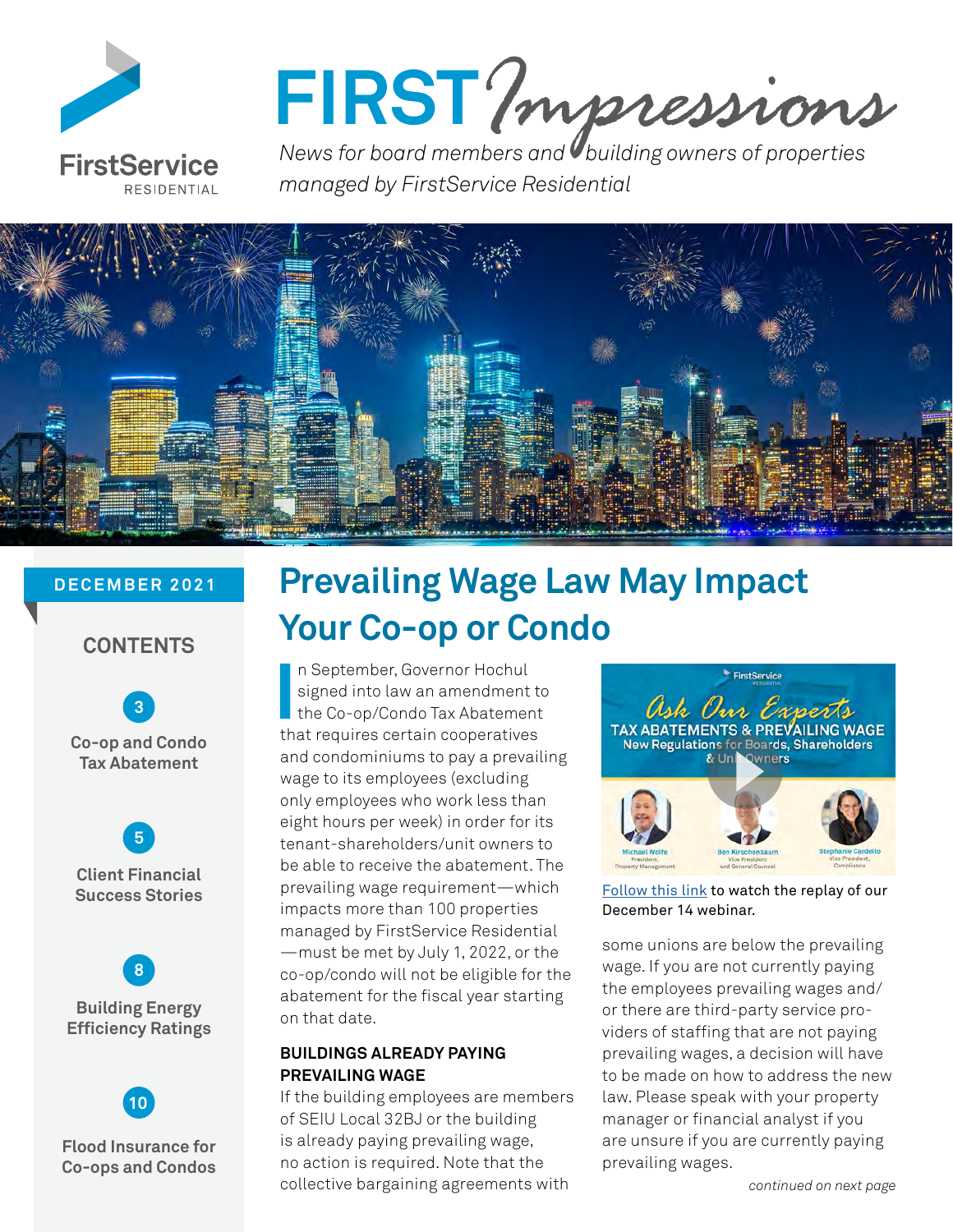#### **Prevailing Wage Law**

#### *continued from front page*

All co-ops/condos with an average assessed value of more than \$60,000 per unit must pay its employees a prevailing wage to be eligible for the abatement unless the building has less than 30 units, in which case, the average assessment per unit must be more than \$100,000 for the prevailing wage requirement to apply.

FirstService Residential enlisted attorneys Robert Sparer and Daniel Rowoth, labor and employment experts from Clifton Budd & DeMaria, LLP, to host an educational webinar for our property managers in November covering the "Residential Building Service Employee Prevailing Wage Schedule."

#### **PRIMARY RESIDENT REQUIREMENT**

Individual shareholders/unit owners are only eligible for the abatement if they occupy their apartments as primary residents. Thus, the mix of primary/non-primary residents in a building (particularly in condos) will impact your decision whether to pay the employees prevailing wages and retain eligibility for the abatement or to maintain current wages and forego the abatement.

Co-ops receive an abatement on their tax bill which boards must distribute to eligible shareholders. Many boards then levy an assessment equal to the abatement to increase revenue at no added out of pocket cost to shareholders who receive the abatement. Condo unit owners receive the abatement directly since they pay their property taxes individually.

We note that the new law also has put the burden of proving primary residence on the shareholder/unit owner and not the board or managing agent. New regulations to effectuate this change are also forthcoming.

#### **ANNUAL CERTIFICATION REQUIREMENT**

All co-ops/condos will be required to file an annual certification that they are paying prevailing wages for the building to remain eligible for the abatement. The Department of Finance (DOF) is working



on new rules surrounding the certification and annual registration process. It also has indicated that a co-op/condo may elect not to pay prevailing wage in 2022, and thus, be ineligible for the abatement, but start paying prevailing wage on July 1, 2023, after which the co-op/condo would again be eligible for the abatement. That decision must be made before February 15, 2023, the deadline to file for the abatement and file the certification.

#### **NEXT STEPS FOR BOARDS NOT ALREADY PAYING PREVAILING WAGE**

The decision for your board will be complicated and different for each building. FirstService Residential is working to obtain all the information necessary for your board to be able to make its decision. In the meantime, our financial management team is preparing a second budget column for 2022 for you to consider. One budget will be based on maintaining the current wages and losing the benefit of the abatement, the other on implementing the prevailing wage and retaining the abatement.

There are a number of unanswered questions on details of the law and FirstService Residential is working closely with the Real Estate Board of New York (REBNY) to obtain answers. Michael Wolfe, president of property management at FirstService Residential, is also president of REBNY's Residential Management Council. Ben Kirschenbaum, our general counsel, is also a member of the REBNY Council. Both are actively communicating with DOF regarding the promulgation of the new rules to enforce the changes in the law.

Please contact your property manager should you have any questions.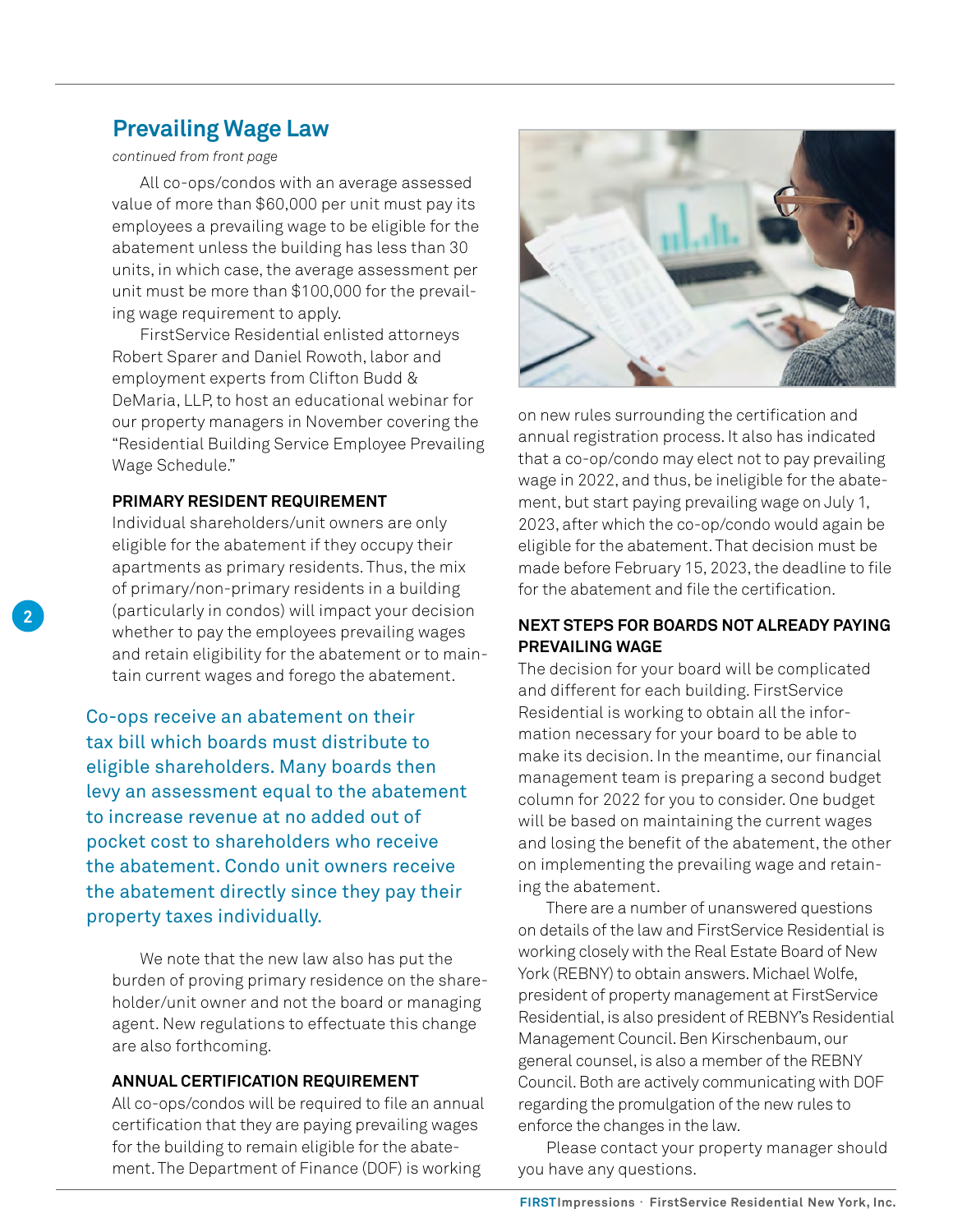### <span id="page-2-0"></span>**Cooperative and Condominium Tax Abatement**

**T** he New York City Department of Finance (DOF) has established the Cooperative and Condominium Property Tax Abatement program for shareholders and unit owners that meet certain criteria. To be eligible in a co-op or condo already qualified for the abatement program, shareholders/unit owners must meet the following requirements:

- The co-op or condo unit must be the owner's primary residence.
- The apartment must have purchased on or before January 5, 2022 to be eligible for the upcoming 2022–23 tax year which will begin on July 1, 2022.
- Owners cannot own more than three residential units in any one development.
- New condo owners must have filed a Real [Property Transfer Tax](https://www1.nyc.gov/site/finance/taxes/property-real-property-transfer-tax-rptt.page) (RPTT) form or deed with the Division of Land Records ([ACRIS](https://www1.nyc.gov/site/finance/taxes/acris.page)).
- Units owned by a trust are eligible only if the unit is the primary residence of the beneficiary of the trust, trustee or life estate holder. All beneficiaries must have the unit as their primary residence to be eligible for the abatement.

Not eligible are:

- Units owned by an LLC.
- Units held by sponsors or their successors in interest.

As your managing agent, each year FirstService Residential is required to report new ownership, changes in residency status, and any other ownership changes (i.e., trust transfers, addition/removal of owner or shareholder from stock and lease or deed). Eligibility of shareholders and unit owners is subject to review by the DOF annually. FirstService Residential distributes a notice each year to all shareholders/owners in buildings previously enrolled in the abatement program, as well as buildings registering for the first time, to ensure that this information is collected and submitted to DOF.



**3**

#### **WHAT DO SHAREHOLDERS/UNIT OWNERS NEED TO DO?**

Shareholders/unit owners who meet the following criteria should respond via the [FirstService](https://app.smartsheet.com/b/form/f1b86af9b64946249e9acd6b65c90494)  [Residential online portal](https://app.smartsheet.com/b/form/f1b86af9b64946249e9acd6b65c90494) by **December 31, 2021**:

- Purchased after January 5, 2021.
- Had a change in primary residence status since January 5, 2021.
- Had a change in ownership (i.e., transfer to a trust, addition or removal of an owner, name change) since January 5, 2021.
- Did not previously receive the tax abatement on your maintenance bill during 2021 (co-ops) or on your most recent tax bill (condos).
- In a building eligible for the abatement for the first time (e.g., expiring 421a, 421g or J51 abatements are expiring)

Shareholders/unit owners do not need to respond if they:

- Purchased their apartment prior to January 5, 2021,
- Received the abatement in 2021, and
- Continue to be a primary resident.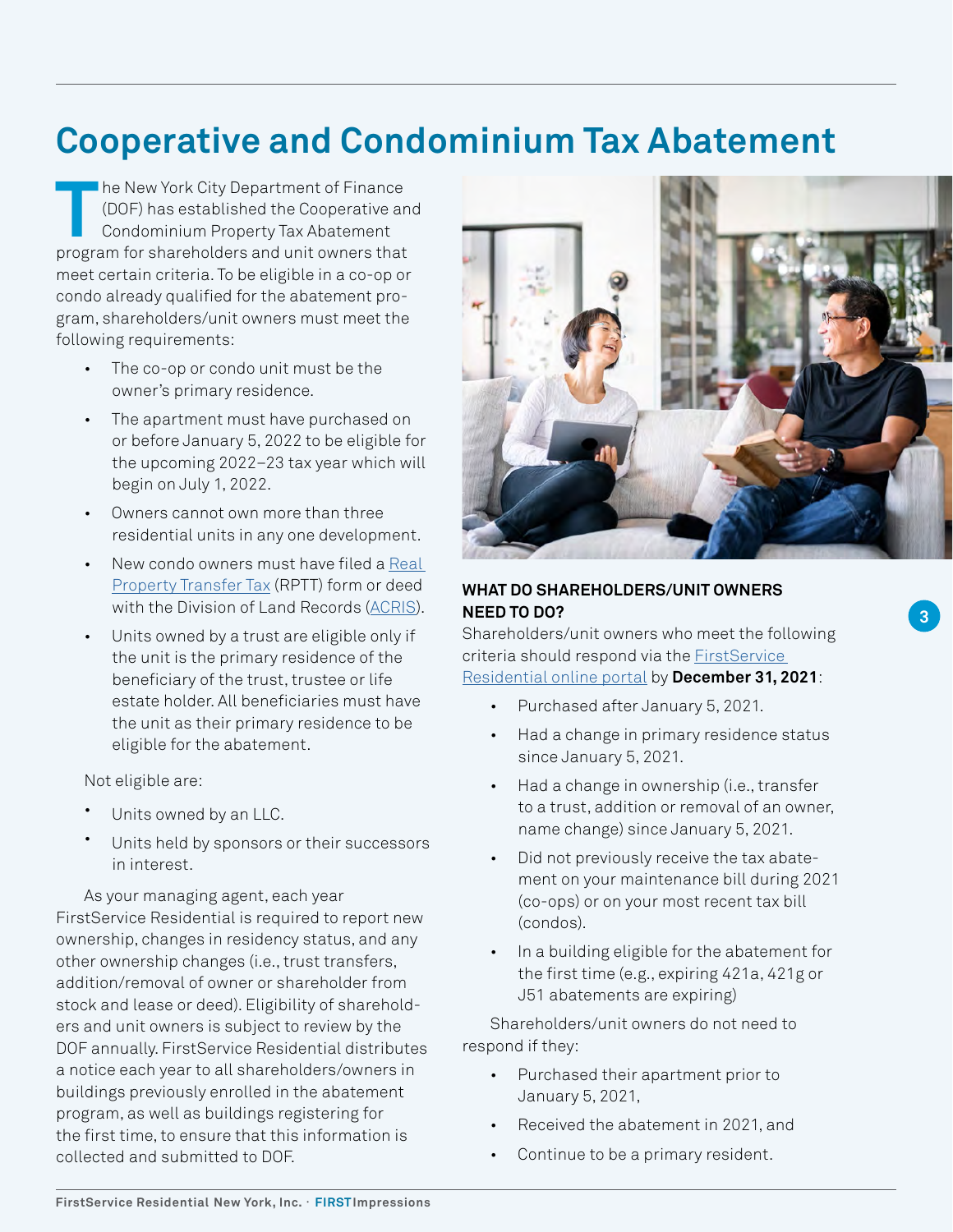## **PROTESTING REAL ESTATE TAX ASSESSMENTS**

*Premier tax certiorari services available for clients*

**FirstService Residential strives to provide** unmatched value to our clients by using our purchasing power to obtain opportunities for better services at lower prices. Among the many value-added services our clients can benefit from is an arrangement with the prominent law firm of Goldberg Weprin Finkel Goldstein LLP to obtain real estate tax certiorari services.

Goldberg Weprin can obtain significant reductions in property tax assessments resulting in substantial real estate tax savings. Better yet, our clients can obtain this legal service at rates that are 40–50% lower than fees generally charged by competing firms.

Whether an offer of reduction is reasonable and should be accepted involves an analysis that only the tax certiorari attorneys can properly provide.

**4**

Now is the time to consider making a change. Property tax assessments for the 2022/2023 tax year will be released on January 15, 2022, and Goldberg Weprin is available to prepare the protest application for filing by March 1.

To help your board understand New York City's byzantine and opaque property tax system, Goldberg



Weprin will educate you on how the city determines assessments and guide you through the appeal process. Additionally, if retained to represent the building, Goldberg Weprin will provide a semi-annual report on the status of the tax assessment/protest.

Each spring, after the tentative assessment is released and the initial protest is filed, you will receive an initial report. Each fall, when the budget process starts for most buildings with a calendar year, you will receive another update to help with planning. If your building has a different fiscal year, the reporting timetable can be adjusted accordingly.

This [two-minute video](https://www.youtube.com/watch?v=9kUNdk-EeFc) further explains the process and potential for savings. Please speak with your property manager if you are interested in this service.

#### **NYC TAX COMMISSION'S DAVID DUNAY JOINS GOLDBERG WEPRIN**

David Dunay, former Director of Appraisal and Hearings at the New York City Tax Commission, has joined Goldberg Weprin as a real estate valuation and assessment analyst in the firm's tax certiorari department. As the "top tier" hearing officer at the Tax Commission and manager of 25 other hearing officers, Mr. Dunay reviewed all high-value applications, reconsideration cases and complex valuation matters. At Goldberg Weprin, Mr. Dunay will personally review each case and add his understanding—obtained during over 30 years with the Tax Commission—to the argument to reduce the assessment.

"I attended hearings David held, and he was the most knowledgeable of the hearing officers," says Ben Kirschenbaum, vice president and general counsel at

FirstService Residential. "All the city's top tax certiorari firms competed for him. The fact that David could have gone to any firm speaks to Goldberg Weprin's reputation with someone who knows the business."

Katharine Finch, head of Goldberg Weprin's tax certiorari department, said, "David's level of insight and expertise in property assessment review is unmatched and a true commodity. His input will enhance our firm's long tradition of providing the best advice, direction and results for our clients in this specialized area of law."

"This is an added value for buildings as they consider the opportunity to change firms," adds Kirschenbaum. "With Katy and David, we have excellent resources for our boards to speak with."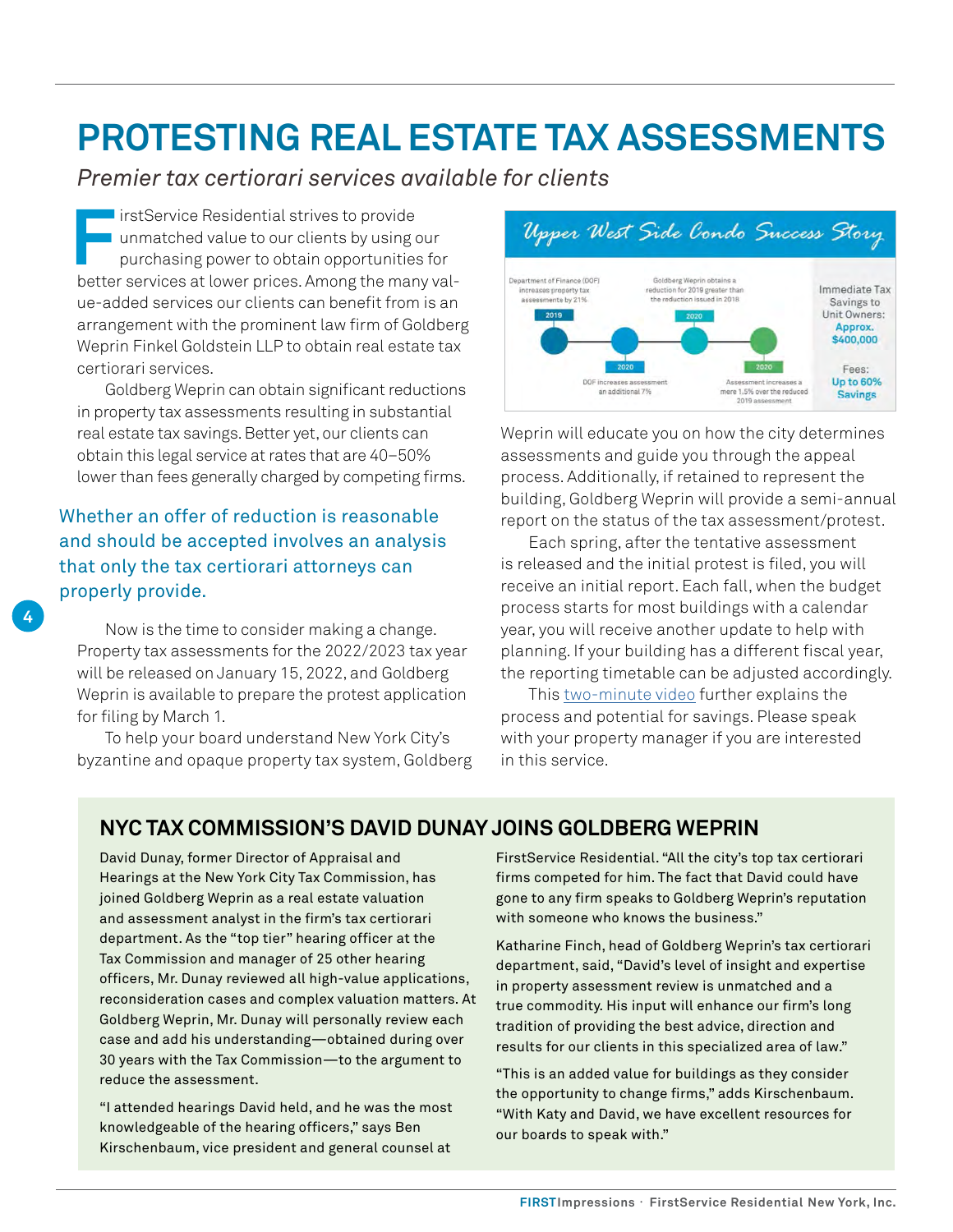## <span id="page-4-0"></span>**Client Financial Success Stories**

#### **CASH MANAGEMENT**

FirstService Financial proactively evaluates our clients' reserve portfolios to maximize interest income on deposit balances with FDIC-insurance coverage. With billions in deposits placed at commercial banks specializing in real estate, we are able to negotiate favorable rates for our clients. In 2020, our team helped FirstService Residential clients generate over \$5 million in additional interest income. Here are some recent success stories:

- Manhattan Condo Moved \$2M into higher-yielding banks to generate an *additional \$5,500 per year*
- Bronx Co-op Reallocated \$7M in brokerage cash to generate an *additional \$28,000 per year*
- Bronx Co-op Moved net refinance proceeds and matured CDs into new investments to generate an *additional \$18,000 per year*
- Flushing Co-op Moved \$4.4M from brokerage cash to generate an *additional \$17,000 per year*
- Manhattan Co-op Reinvested matured CDs into new investments to generate an *additional \$8,400 per year*
- Queens Co-op Moved all reserves into cash management program to generate an *additional \$6,700 per year*



- Manhattan Co-op Moved \$1.3 in brokerage cash into the program to generate an *additional \$5,300 per year*
- Manhattan Condo During the annual financial check-up, discovered a way to generate an *additional \$3,000 per year*

#### **LENDING**

FirstService Financial negotiates loans for our clients that yield lower interest rates and better terms than buildings can typically obtain on their own. Case in point: The FirstService Financial team closed five cooperative loans for our clients in November at \$20 million in debt. The average negotiated interest rate of 2.95% is .25%-.50% lower than the industry average due to our team's extensive lending relationships with top-tier institutions. *This equates to more than \$500,000 in annual interest savings for our clients.*

#### **VIDEO CONFERENCE MEETINGS**

### **VIRTUAL SHAREHOLDER MEETINGS PERMITTED IN PERPETUITY**

In November, Governor Hochul signed into law an amendment to the Business Corporation Law making permanent the authorization to hold shareholder meetings using video conferencing. The emergency authorization to do so was set to expire on December 31, 2021. With this new law, the only limitation on holding meetings in this manner would be if the certificate of incorporation or the by-laws contain a prohibition, something that is very unlikely.

Therefore, for most, if not all cooperatives, virtual video conference meetings are permitted in perpetuity. However, we recommend confirming with your counsel that there are no restrictions in the cooperative's certificate of incorporation or by-laws.

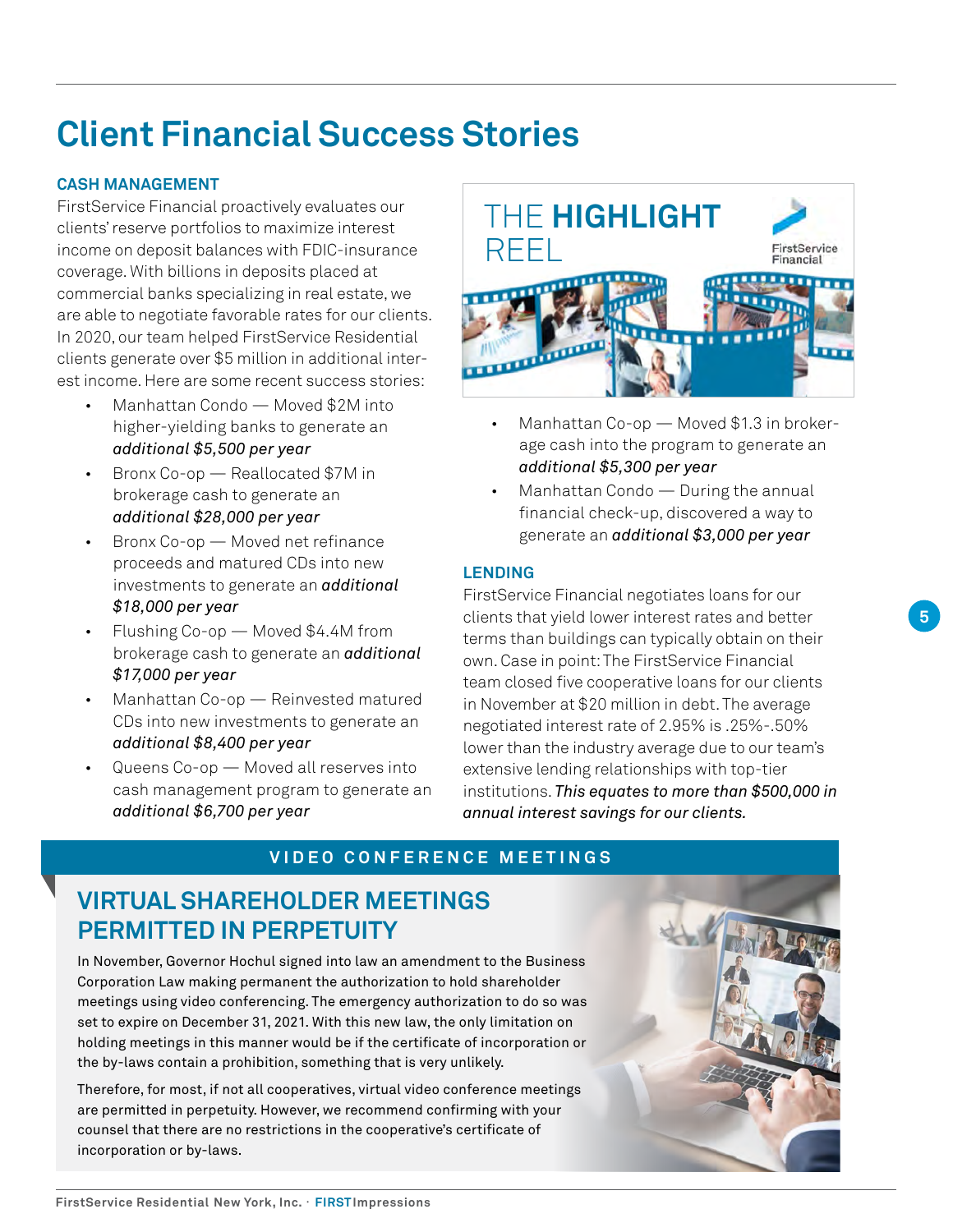### **Fannie Mae's New Cooperative and Condominium Apartment Loan Requirements**

**A**s we previously communicated, Fannie Mae has issued a new set of requirements to all lenders providing loans to unit owners in condo and co-op projects on or after January 1, 2022. These were contained in [Lender Letter](https://singlefamily.fanniemae.com/media/29411/display)  [\(LL-2021-14\),](https://singlefamily.fanniemae.com/media/29411/display) and while described as "temporary," are in effect until further notice.

Projects with [significant deferred mainte](https://singlefamily.fanniemae.com/media/29411/display)[nance](https://singlefamily.fanniemae.com/media/29411/display) or that have received a directive from a regulatory authority or inspection agency of unsafe conditions will not be eligible for loans. The projects will remain ineligible until the required repairs are made.

There are many requirements for lenders to assure a project is eligible for loans. The most critical is that there must be a 10% budgeted reserve unless the lender submits a request for an exception and demonstrates that there is a reserve study and sufficient reserves. It is not clear if exceptions are likely to be granted.

**6**

FirstService Residential understands that our clients have many questions:

- Does the board have to adjust the budget for 2022 to include a 10% reserve?
- If not, will the building be eligible for an exception?
- What documentation will we need to provide to lenders?
- Will these requirements impact co-ops seeking to refinance their underlying loans?



We have yet to get clear answers to the these and many other questions. We expect that over the next few months, purchasers obtaining financing and owners seeking to refinance will have their lenders seeking significantly more information as part of the loan review process. We note that there are lenders who do not use Fannie Mae, and these options will become more attractive.

FirstService Residential and many others in the industry are seeking more information, but clear guidance is not yet available. Some of you may recall that approximately 10 years ago Fannie Mae instituted rules regarding condo loans that caused similar concern and uncertainty. While there were some issues on loans, the industry adjusted without chaotic disruptions. We are hopeful it will be similar this time.

As always, we will keep you informed as we learn more.

#### **'TIS THE SEASON**

### **A MESSAGE TO OUR BOARD MEMBERS AND BUILDING OWNERS**

Many of our clients have inquired about their desire to convey appreciation in the form of a monetary holiday bonus to the associates dedicated to their account. While it's never suggested or required to acknowledge the efforts of your building staff and management team, we are grateful for any acknowledgment you deem appropriate.

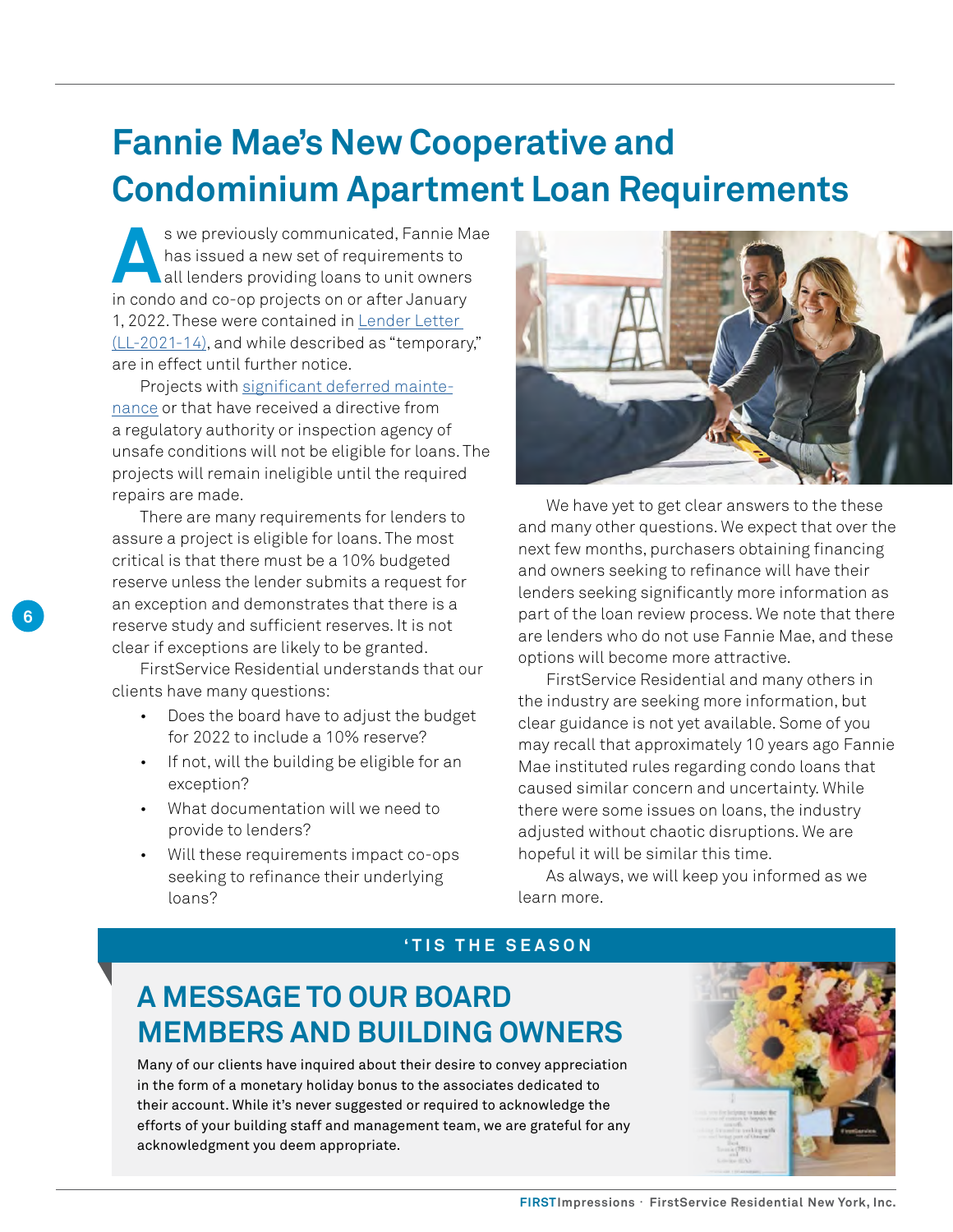# **LL152 DEADLINE EXTENSION FOR COMMUNITY DISTRICTS 2, 5, 7, 13 AND 18**

**T** he NYC Local Law 152 (LL152) Gas Piping Inspection deadline for Community Districts 2, 5, 7, 13 and 18, previously due December 31 of this year, has been extended. Buildings in these districts now have until June 30, 2022 to file. Failure to submit by the extended due date can result in a [civil penalty of \\$5,000](https://www1.nyc.gov/assets/buildings/pdf/ll152_4_sn.pdf).



LL152 requires periodic inspection of gas piping systems by a licensed master plumber (LMP) or other qualified provider at least once every four years. The city defines building gas piping systems as all exposed gas piping from point of entry into the building. This includes building services meters and all gas piping in public areas, hallways, corridors, boiler rooms and mechanical spaces. This does not include gas piping within apartments.

If an inspection reveals any unsafe or hazardous conditions, the LMP must immediately

#### **UPCOMING INSPECTION CYCLES**

**The rules implementing LL152 breakdown the inspection cycle by** [community districts](https://communityprofiles.planning.nyc.gov/):

#### **DATE RANGE FOR INSPECTION BUILDINGS IN COMMUNITY DISTRICTS**

| $Jan 1 -$<br>Dec 31, 2021<br>Extended until June 30, 2022                            | Districts: 2, 5, 7, 13, and 18<br>in all boroughs    |
|--------------------------------------------------------------------------------------|------------------------------------------------------|
| Jan 1 –<br>Dec 31, 2022                                                              | Districts: 4, 6, 8, 9, and 16<br>in all boroughs     |
| Jan 1 –<br>Dec 31, 2023                                                              | Districts: 11, 12, 14, 15, and 17<br>in all boroughs |
| Jan 1 –<br>Dec 31, 2024                                                              | Districts: 1, 3 and 10<br>in all boroughs            |
| Subsequent inspections must be completed<br>no later than Dec 31 within every fourth |                                                      |

**7**

notify the building owner, the utility providing gas service to the building, and DOB. The owner must take immediate action to correct the conditions in compliance with NYC Construction Codes and any required permits.

calendar year thereafter.

[Click here for our recent article about LL152.](https://www.fsresidential.com/new-york/news-events/articles-and-news/new-york-city-council-extends-local-law-152-inspec/)

#### **COMPLIANCE UPDATE**

### **ANNUAL BED BUG REPORTING**

As your managing agent, FirstService Residential is required to submit an annual bed bug report for your property by December 31, 2021. Our in-house Compliance Department will handle the filing for each building. For properties with multiple addresses, the New York City Department of Housing Preservation and Development (HPD) requires that we report this information individually for each Multiple Dwelling Registration (MDR) number.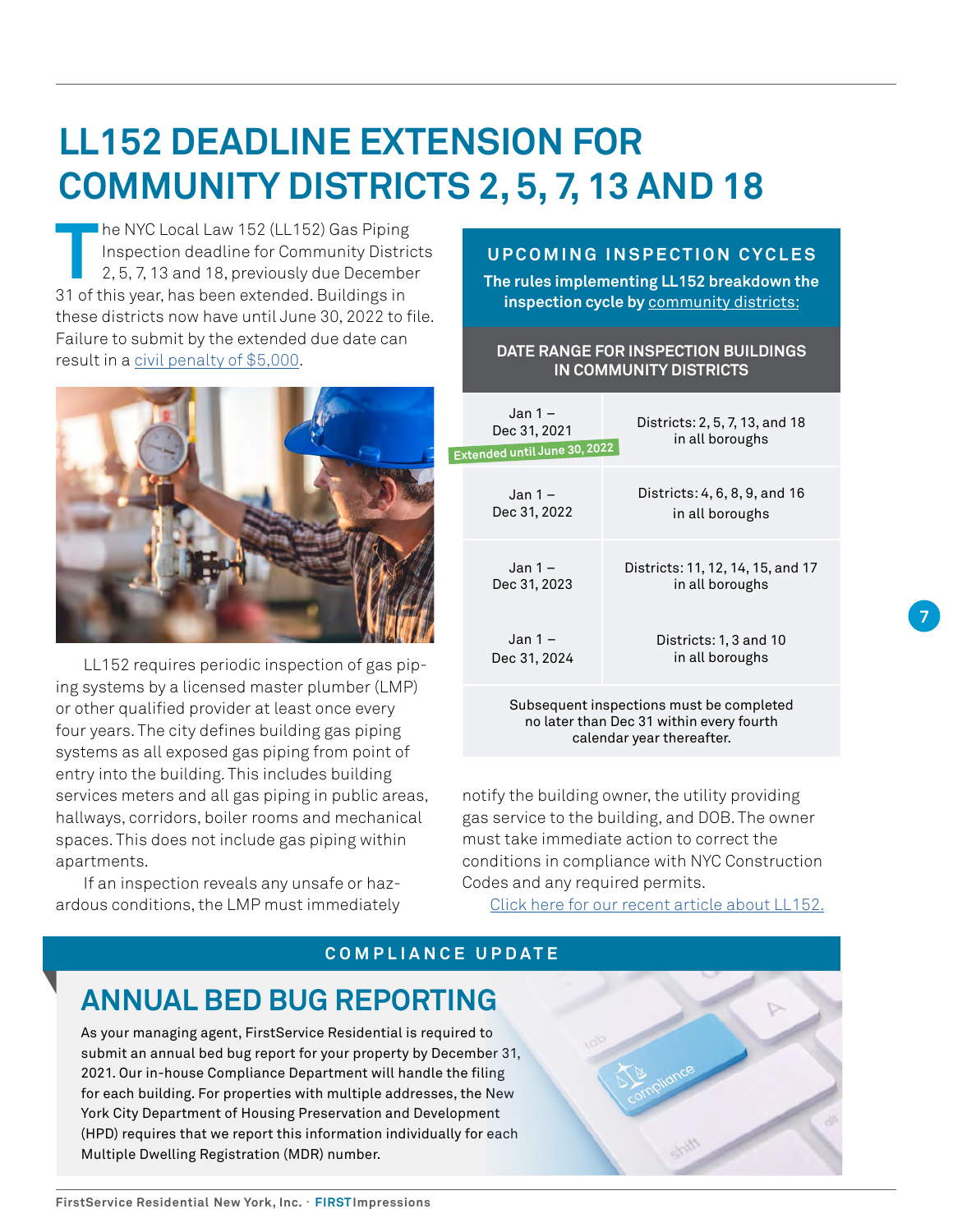### <span id="page-7-0"></span>**Guide to Building Energy Efficiency Ratings**

**Buildings 25,000 sq. ft. and above were**<br> **Building Exercise 25,000 sq. ft. and above were**<br>
Efficiency Rating (Energy Grade) near<br> **Building Exercise 21 por NYC Local Law 32** required to post their latest Building Energy Efficiency Rating (Energy Grade) near each entrance by October 31 per NYC Local Law 33/18 as amended by Local Law 95/19. Failure to do so will result in a NYC Department of Buildings (DOB) violation and a fine of \$1,250.

Energy Grades are intended as a tool to initiate conversation, education and ultimately reduce energy consumption among building residents. As such, posting the building's latest grade prompted a slew of questions from owners, shareholders and residents in many buildings regarding the impact on future assessments, apartment values, quality of life and more.

To support our property managers and boards in responding to these questions, and to ensure accurate information is being communicated, FirstService Residential and FirstService Energy

"This is a first-class package of information put together by FirstService, not only full of relevant information, but also nicely presented. They continue to aid us greatly and it is much appreciated."

> **—PETER, BOARD VICE PRESIDENT, ONE LINCOLN SQUARE**



prepared a Guide to Building Energy Efficiency [Ratings](https://lp.fsresidential.com/acton/attachment/34953/f-50940d2e-e5b0-4e19-b163-3dae6fdfb53c/1/-/-/-/-/Building%20Energy%20Efficiency%20Ratings%20Slick%2011_2020F%20%28web%29.pdf), which was provided to your management team to distribute to unit owners, shareholders and residents. The intended as a tool to increase a tool to initiate conversation, education, education, educa <u>mgs</u>, willch was provided to your manageme

The guide covers:  $\blacksquare$ 

• How Energy Grades are calculated

*Board Members of Condos and Co-ops*

- How Energy Grades correlate with the carbon emissions caps mandated by NYC Local Law 97
- How FirstService Energy Report Cards help our clients make informed decisions on projects with the greatest return on investment
- How residents can help reduce the building's energy consumption and emissions

#### **NEW SHAREHOLDER NEWSLETTER**

### **INTRODUCING** *FIRST EDITION*

Last month, FirstService Residential introduced *[First Edition](https://lp.fsresidential.com/acton/attachment/34953/f-7788bafc-01b2-47d7-87d6-b0cdd2fe8e9e/1/-/-/-/-/FSR%20First%20Edition%20NovDec21%20Final%20R1.pdf)*, a new bi-monthly newsletter for shareholders, unit owners and residents in our managed properties. The inaugural issue covered:

- **Energy Efficiency Letter Grades**
- Cooperative and Condominium Tax Abatement
- Decoration and Alteration Procedures
- How to Register for ClickPay, eStatements and your Building's Resident Portal
- And more…

**8**

We created *First Edition* to help to reduce the number of routine questions your board, management team and our Customer Care team receive from residents. Our goal is to free up your management team's time so they can address more pressing management tasks for your property.

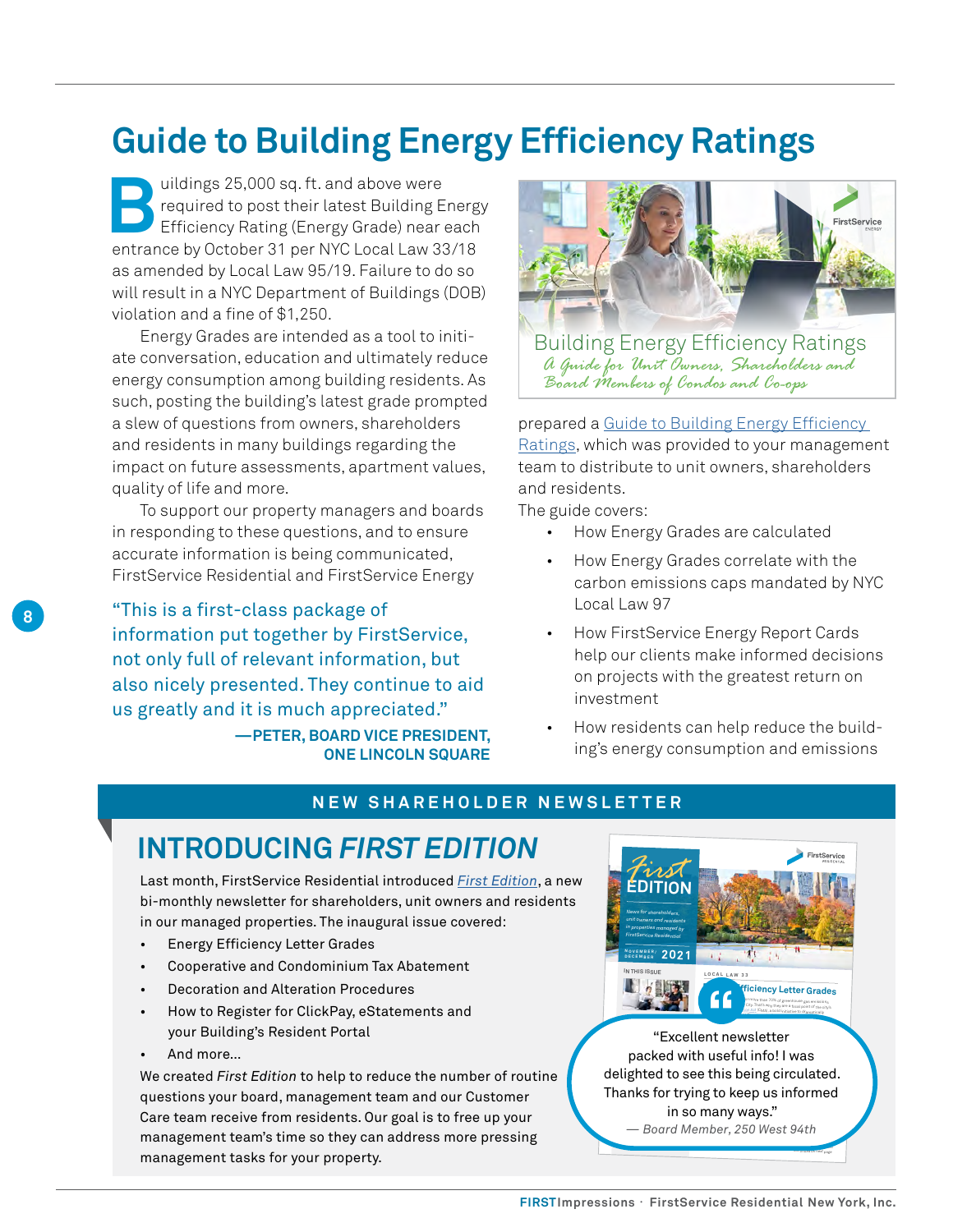## **The Clock is Ticking to Local Law 97 Compliance**

**FirstService Residential hosted a seminar at<br>the 2021 Cooperator Expo titled "The Clock incidence" of Ticking: Your Building's Path to Local Law 97<br>Emissions Compliance "If you missed it you can** the 2021 Cooperator Expo titled "The Clock is Ticking: Your Building's Path to Local Law 97 Emissions Compliance." If you missed it, you can still learn from our in-house experts by watching [a](https://us02web.zoom.us/rec/share/GC_dO6R8M-bGiPhVjHieUVoEtnereQ9JLhh3WsqDfqeG77rmtyo-nDs3R3jeQnKY.wcFPljnd3A-2C8et)  [live recording of the session here.](https://us02web.zoom.us/rec/share/GC_dO6R8M-bGiPhVjHieUVoEtnereQ9JLhh3WsqDfqeG77rmtyo-nDs3R3jeQnKY.wcFPljnd3A-2C8et)

#### **WHAT WE COVERED**

Buildings need wide-ranging support to navigate the complex requirements, strict emissions targets and narrow timelines established by NYC Local Law 97. Most buildings will require a deep energy efficiency retrofit or must follow an alternative path to avoid costly fines if they are unable to comply. During the seminar, our experts guided board members on how to succeed in:

- Prioritizing and implementing retrofit projects that maximize emissions reductions
- Securing incentives and favorable financing terms to cover associated costs

FirstService The Clock is Ticking **YOUR BUILDING'S PATH T LAW 97 EMISSIO NS COMPLIANCE** Presented by FirstService Re al at The Cooperator Expo

- Hiring qualified contractors to create a project plan with minimal disruption to residents
- Implementing low-cost, high-reward strategies to optimize building performance
- Driving behavioral changes among residents to help reduce emissions

#### **COMPLIANCE UPDATE: NEW ELEVATOR CODE CHANGES**

Newly approved changes to the elevator code take effect on January 1, 2022 and may impact your building. To educate our property managers on the changes, FirstService Residential held a webinar in December co-hosted by Stephanie Cardello, vice president of compliance at FirstService Residential, and Robert Castellano, vice president of [VDA](https://vdassoc.com/)  [Associates](https://vdassoc.com/), a leading elevator consultant.

The specific changes include:

#### **PERIODIC INSPECTIONS**

- *St* Periodic inspections will now be the responsibility of the building owners and must be scheduled with an independent third-party witnessing company.
- Inspections will no longer be performed by private elevator agency directors/inspections acting on behalf of the DOB.
- Periodic inspections must be performed at a minimum three months from the date of the CAT1 or previous periodic inspection. Initial periodic inspections on new installations must be

performed in the calendar year following the final acceptance test.

- Filing of periodic inspections in DOB NOW must be completed within 14 days of the inspection date.
- All defects noted in the periodic inspection report must be corrected within 90 days after the inspection.
- An Affirmation of Correction (AOC) must be filed within 14 days after the date of correction(s).
- **• Buildings should plan for these additional inspections/costs associated with testing (similar pricing to CAT1 inspections).**

#### **CAT1 & CAT5 INSPECTIONS**

- Completed reports must now be filed within 21 days of the test.
- All defects found in the CAT1/CAT5 inspections must be corrected within 90 days after the test date.
- An AOC must be filed within 14 days of the date of correction.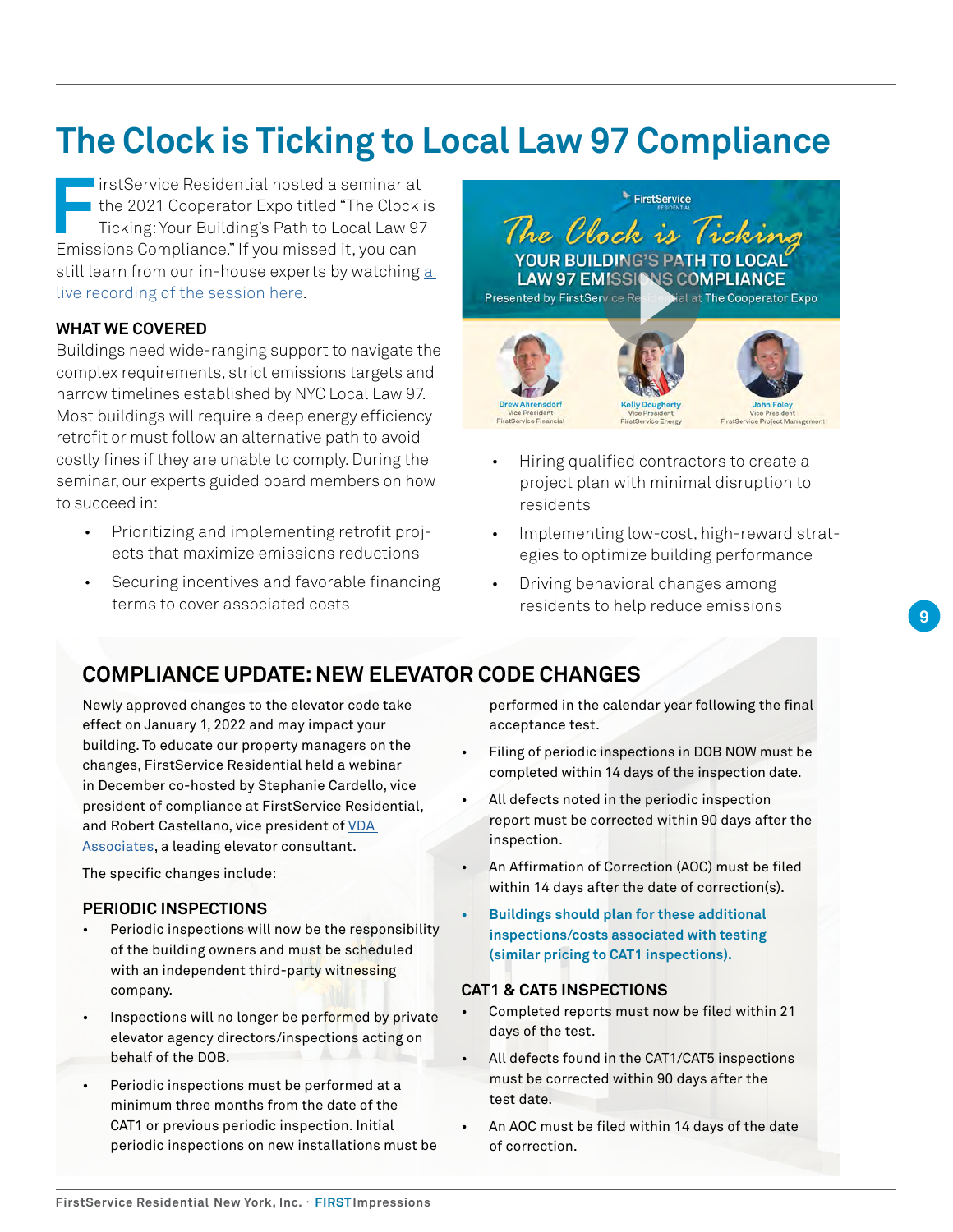# <span id="page-9-0"></span>*Weighing the Risk*

# **Flood Insurance for Condominium & Cooperative Properties**

**W**ithin FirstService Residential's New York portfolio, we received notices of flood claims from more than 50 buildings that experienced severe property damage following Hurricane Ida. Those claims included buildings with a flood insurance policy, as well as many building that did not.

 Board members and building owners located in low-risk flood zones typically choose not to purchase a flood insurance policy because there is no requirement to do so.

"Every building needs flood insurance," says Sean Kent, senior vice president of insurance at FirstService Financial. "Considering that more than 25% of flood claims come from properties located outside of a high-risk flood zone, it's understandable those properties are less likely to have adequate flood insurance. We always advise building owners and board members to invest in quality coverage as emergency weather events are increasingly more common."

#### **RISK RATING 2.0: FEMA RECALCULATES FLOOD INSURANCE PREMIUMS**

FEMA recently announced changes to the way the [National Flood Insurance Program \(NFIP\)](https://www.fema.gov/flood-insurance)  calculates flood risk and insurance rates. The new methodology, known as [Risk Rating 2.0,](https://www.fema.gov/flood-insurance/risk-rating) will no longer use flood zones to calculate flood insurance rates. Instead, calculation will consider the building's foundation and type of structural system (i.e.,



concrete, steel, timber), elevation, distance from a body of water, the area's historic flood frequency and building replacement costs.

 The goal of these changes is to more fairly determine flood insurance rates. Effective October 1, 2021, new and existing NFIP policyholders are subject to the Risk Rating 2.0 methodology. While a majority of policyholders across the country will see a decrease in their annual premiums, most condominiums and cooperatives in New York City will be paying more.

It's important to conduct an annual audit of insurance coverage to verify that all of your information and property valuations are current and complete. Boards and owners should not wait until after a disaster to find out that their property valuation does not include costly upgrades or improvements recently made to the building. [Click here to read more.](https://www.fsresidential.com/new-york/news-events/articles-and-news/flood-insurance-for-new-york-city-co-ops-and-condo/)

**NEWSLETTERS ONLINE**

### **FOR MORE**  *FIRST IMPRESSIONS***...**

Looking for past issues of *First Impressions*, our newsletter for board members and owners of properties managed by FirstService Residential? Access our [newsletter library here.](https://www.fsresidential.com/new-york/news-events/first-impressions/)

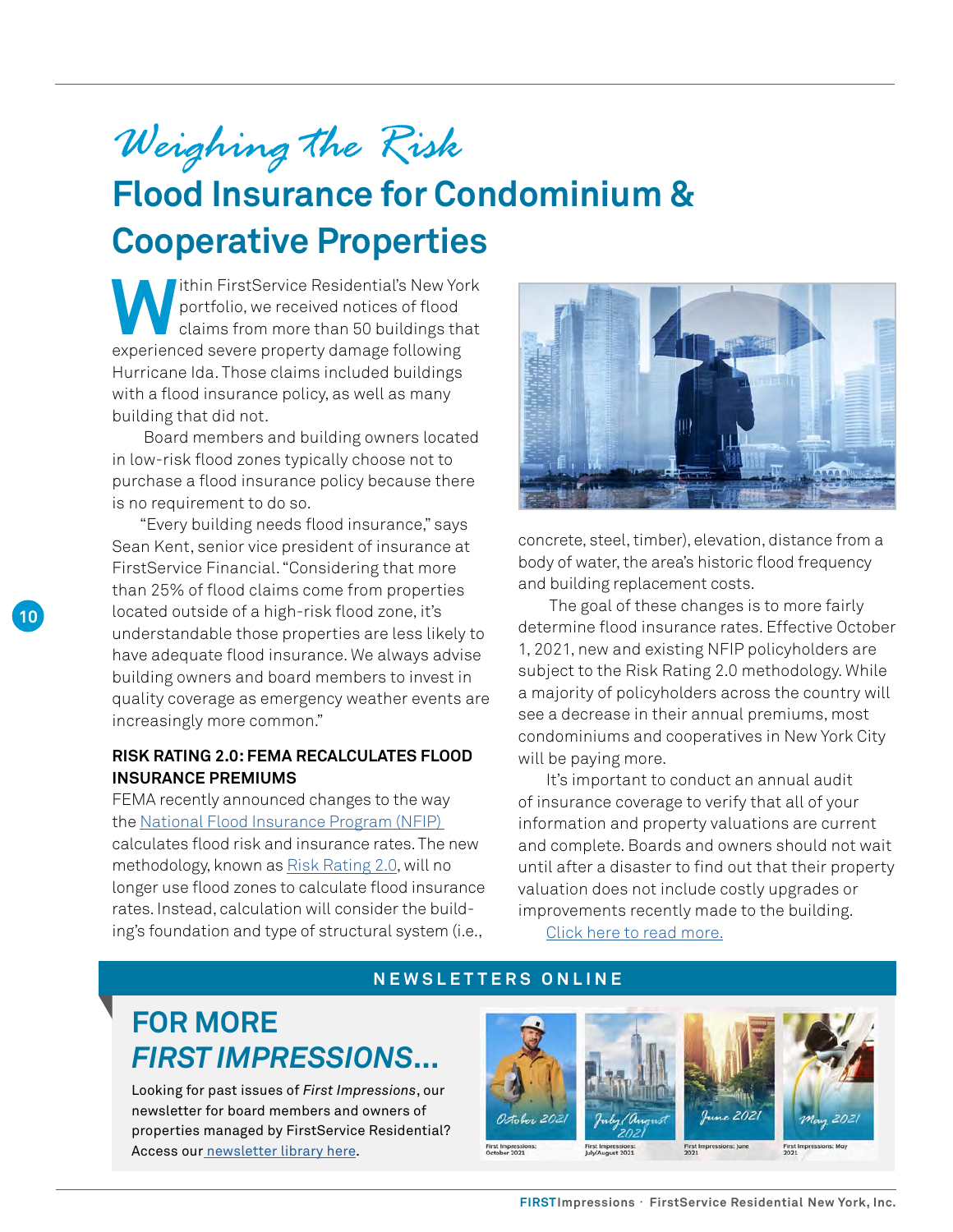#### **NEW CLIENTS**

Welcome

**to the FirstService Residential Family**



**262 MOTT STREET**  Manhattan *42 units*



**401 RUTLAND ROAD** Brooklyn *22 units*



**368 THIRD AVENUE\*** Manhattan *100 units*



**ROCKEFELLER APARTMENTS COOPERATIVE** 17 W. 54th St & 24 W. 55th St Manhattan *133 units*



**2211 3RD AVENUE** Manhattan *108 units*



**2338 2ND AVENUE**  Manhattan *30 units*



**247 E 117TH STREET** Manhattan *40 units*



**329 PLEASANT AVENUE** Manhattan *20 units*



**THE POWERHOUSE CONDOMINIUM** 2-17 51st Ave, Long Island City *177 units*



 **ONE WALL STREET\*** Manhattan *566 units*

**128 WEST 23RD ST\***  Manhattan *30 units*



#### *The greatest compliment we can receive is the referral of new business.*

*Thank you to our board members, building owners, residents and professional industry partners for having the confidence in FirstService Residential to recommend our company to your neighbors, friends and clients.*

*\*New development consulting and management*